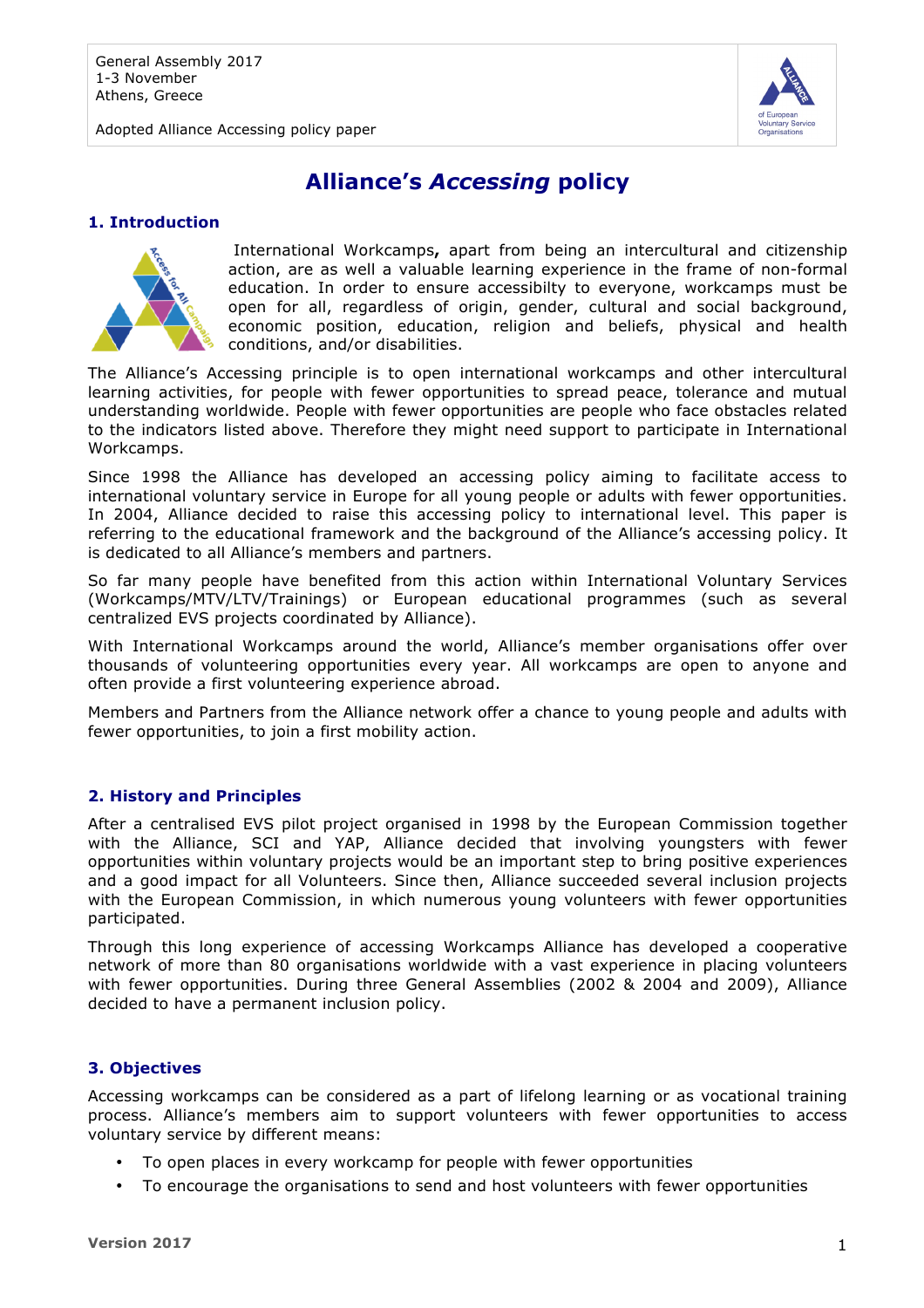

Adopted Alliance Accessing policy paper

- To promote the tools and resources of the working group in order to support inclusive practices in the organisations
- Make inclusion one of Alliance's main values and implement activities and actions to ensure this
- Make diversity a regular consideration when organising workcamps
- Promoting different international voluntary service experiences (short, medium and long term)
- Developing specific European or international projects when appropriate (e.g. ST EVS projects)
- Special trainings for campleaders and staff members
- To plan collective events: post camp events, camp leader trainings, advanced planning visits and common actions with the other Alliance WGs.
- To request funds to local stakeholders, European Commission or Council of Europe whenever it is possible in order to support exchanges or events
- To have a clear description for specific mobility needs in the workcamps
- Give visibility to inclusive practices to inspire other organisations and volunteers.

#### **4. Implementation**

This policy is implemented by the Access for All Working Group (A4AWG) monitored by the Executive Committee.

In order to implement the Alliance Accessing Policy, the working group is developing and sharing tools that are facilitating the work with volunteers with fewer opportunities. Other measures like the sharing of funding opportunities, trainings on issues relevant in the work with volunteers with fewer opportunities are also carried out by the working group.

The most prominent part of the implementation of this policy in the Alliance is to encourage organisations and raise awareness about this topic through different tools and media such as infographics or the volunteer story database (http://workcamp4all.wordpress.com/).

With all these measures, we aim to increase the number of volunteers with fewer opportunities placed annually in our projects.

#### **5. Best Practice**

#### **5.1 Support of volunteers**

The main pedagogical aim of Workcamps is to provide participants with fewer opportunities with skills and to facilitate their active involvement, as citizen, in community life. Above all the volunteer should be able to participate fully in the life of the camp. This requires special consideration given to the following:

- Volunteers should be adequately prepared
- Receive pedagogical and/or financial support to be able to be a full active part of the workcamp
- The Working tasks should be adapted and suitable for the Volunteer's specific skills and abilities
- The accommodation should be suitable for the Volunteer's specific mobility needs
- Adequate communication about the needs of the Volunteer
- Acknowledge his/her progress and success